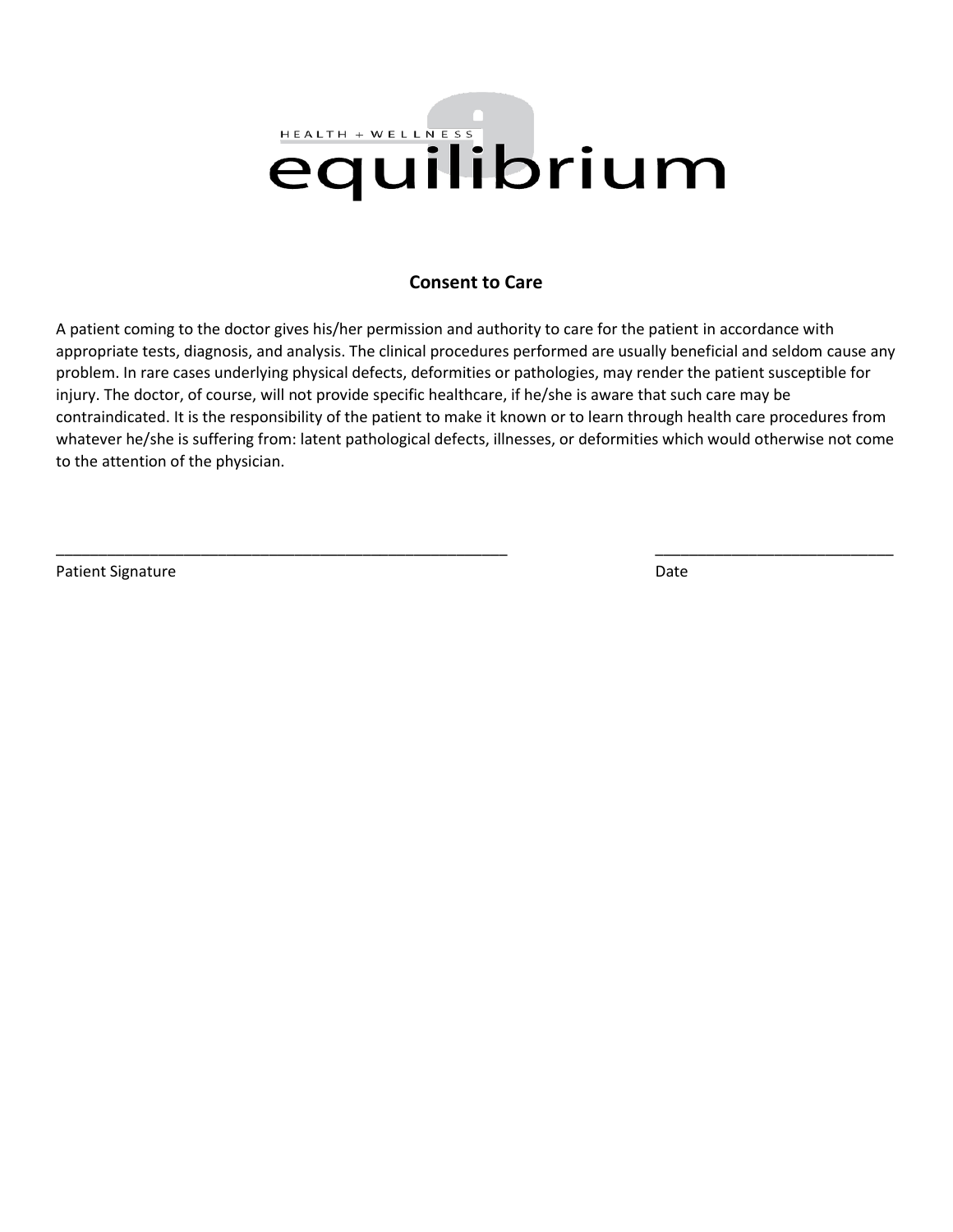# HEALTH + WELLNESS equilibrium

## **Notice of Privacy Practices**

#### *This notice describes how medical information about you may be used and disclosed and how you can get access to this information. Please review it carefully.*

The Health Insurance Portability and Accountability Act of 1996 (HIPAA) is a federal program that requires that all medical records and other individually identifiable health information used or disclosed by us in any form, whether electronically, on paper, or orally, are kept properly confidential. This Act gives you, the patient, significant new rights to understand and control how your health information is used. HIPAA provides penalties for covered entities that misuse personal health information.

As required by HIPAA, we have prepared this explanation of how we are required to maintain the privacy of your health information and how we may use and disclose your health information. We may use and disclose your medical records only for each of the following purposes: treatment, payment, and health care operations.

#### **Treatment**

We may use medical information about you to provide you with medical treatment or services. We may disclose medical information about you to doctors, nurses, technicians, medical students, or other people who are taking care of you. We may also share medical information about you to your other health care providers to assist them in treating you.

#### **Payment**

We may use and disclose your medical information for payment purposes.

#### **Health Care Operations**

We may use and disclose your medical information for our health care operations. This might include measuring and improving quality, evaluating the performance of employees, conducting training programs, and getting the accreditation, certificates, licenses and credentials we need to serve you.

#### **You have a right to:**

- Inspect and get copies of your protected health information. (You must make your request in writing).
- Receive an accounting of disclosures of your protected health information
- Request that we place additional restrictions on our use or disclosure of your protected health information, including those related to disclosures to family members, other relatives, close personal friends, or any other person identified by you. We are however, not required to agree to a requested restriction. If we do agree to a restriction, we must abide by it unless you agree in writing to remove it (except in the case of an emergency).
- Reasonable requests to receive confidential communications of protected health information from us by alternative means or at alternative locations.
- Request that we change your protected health information. We may deny your request if we did not create the information you want changed or for certain other reasons. If we deny your request, we will provide you a written explanation. You may respond with a statement of disagreement that will be added to the information you wanted changed. If we accept your request to change the information, we will make reasonable efforts to tell others, including people you name, of the change and to include the changes in any future sharing of that information.

We are required by law to maintain the privacy of your protected health information and to provide you with notice of our legal duties and privacy practices with respect to protected health information.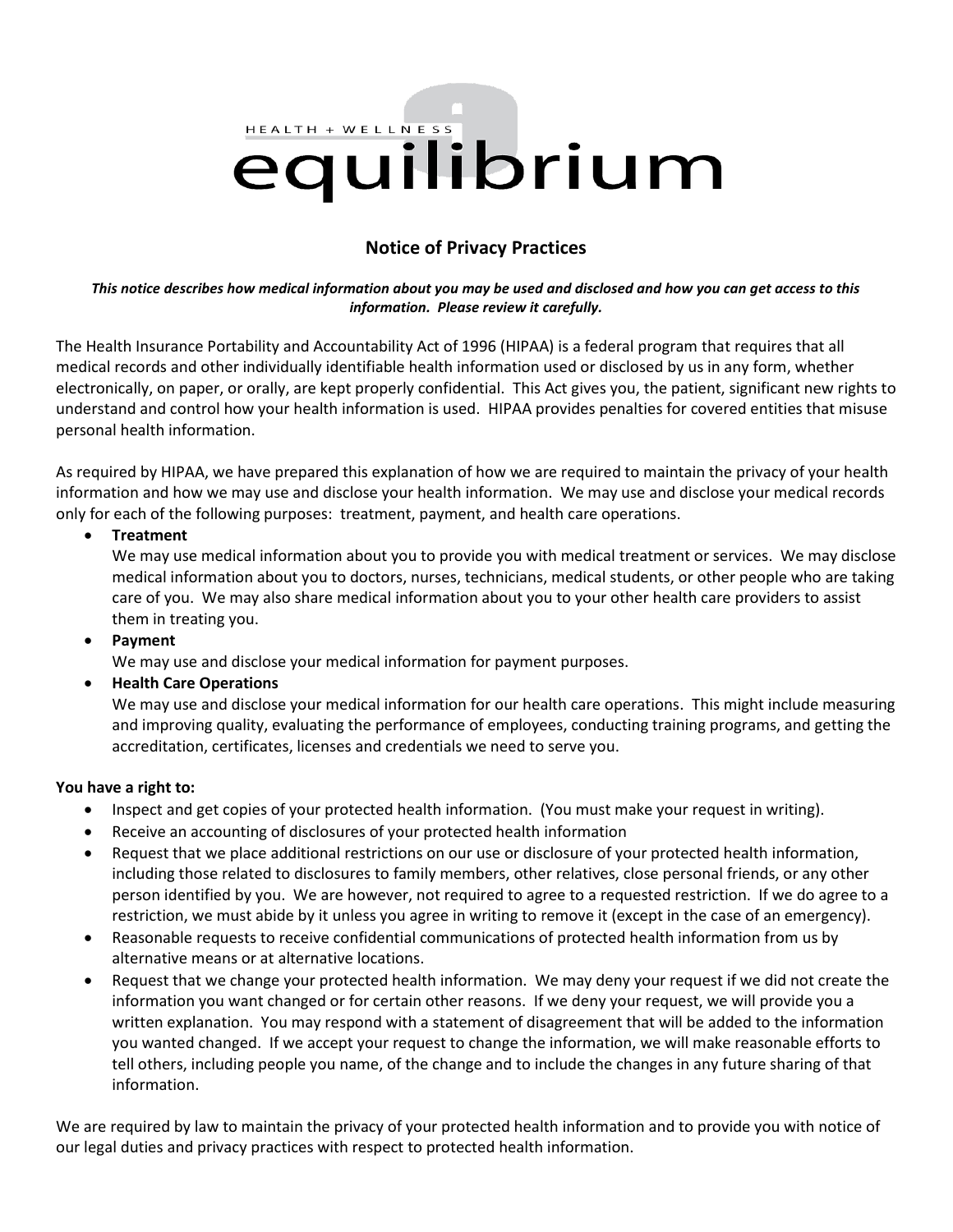I understand that, under the Health Insurance Portability and Accountability Act of 1996 (HIPAA), I have certain rights to privacy regarding my protected health information. I understand that this information can and will be used.

- Conduct, plan and direct my treatment and follow up among the multiple healthcare providers who may be involved in that treatment directly and indirectly.
- Obtain payment from third party payers
- Conduct normal healthcare operations such as quality assessments and physician certifications.

I have been informed by you of your *Notice of Privacy Practices* containing a more complete description of the uses and disclosures of my health information. I have been given the right to review such *Notice of Privacy Practices* prior to signing this consent. I understand that this organization has the right to change its *Notice of Privacy Practices* from time to time and that I may contact this organization to obtain a current copy of the *Notice of Privacy Practices*.

I understand that I may request in writing that you restrict how my private information is used or disclosed to carry out treatment, payment or health care operations. I also understand that you are not required to agree to my requested restrictions, but if you do agree, then you are bound to abide by such restrictions.

\_\_\_\_\_\_\_\_\_\_\_\_\_\_\_\_\_\_\_\_\_\_\_\_\_\_\_\_\_\_\_\_\_\_\_\_\_\_\_\_\_\_\_\_\_\_\_\_\_\_\_\_\_ \_\_\_\_\_\_\_\_\_\_\_\_\_\_\_\_\_\_\_\_\_\_\_\_\_\_\_\_

\_\_\_\_\_\_\_\_\_\_\_\_\_\_\_\_\_\_\_\_\_\_\_\_\_\_\_\_\_\_\_\_\_\_\_\_\_\_\_\_\_\_\_\_\_\_\_\_\_\_\_\_\_ \_\_\_\_\_\_\_\_\_\_\_\_\_\_\_\_\_\_\_\_\_\_\_\_\_\_\_\_

I understand that I may revoke this consent in writing at any time, except to the extent that you have taken action relying on this consent.

Patient Name **Birthdate** 

Patient Signature Date Date of the Date of the Date Date Date Date of the Date Date Date Date of the Date of the Date of the Date of the Date of the Date of the Date of the Date of the Date of the Date of the Date of the D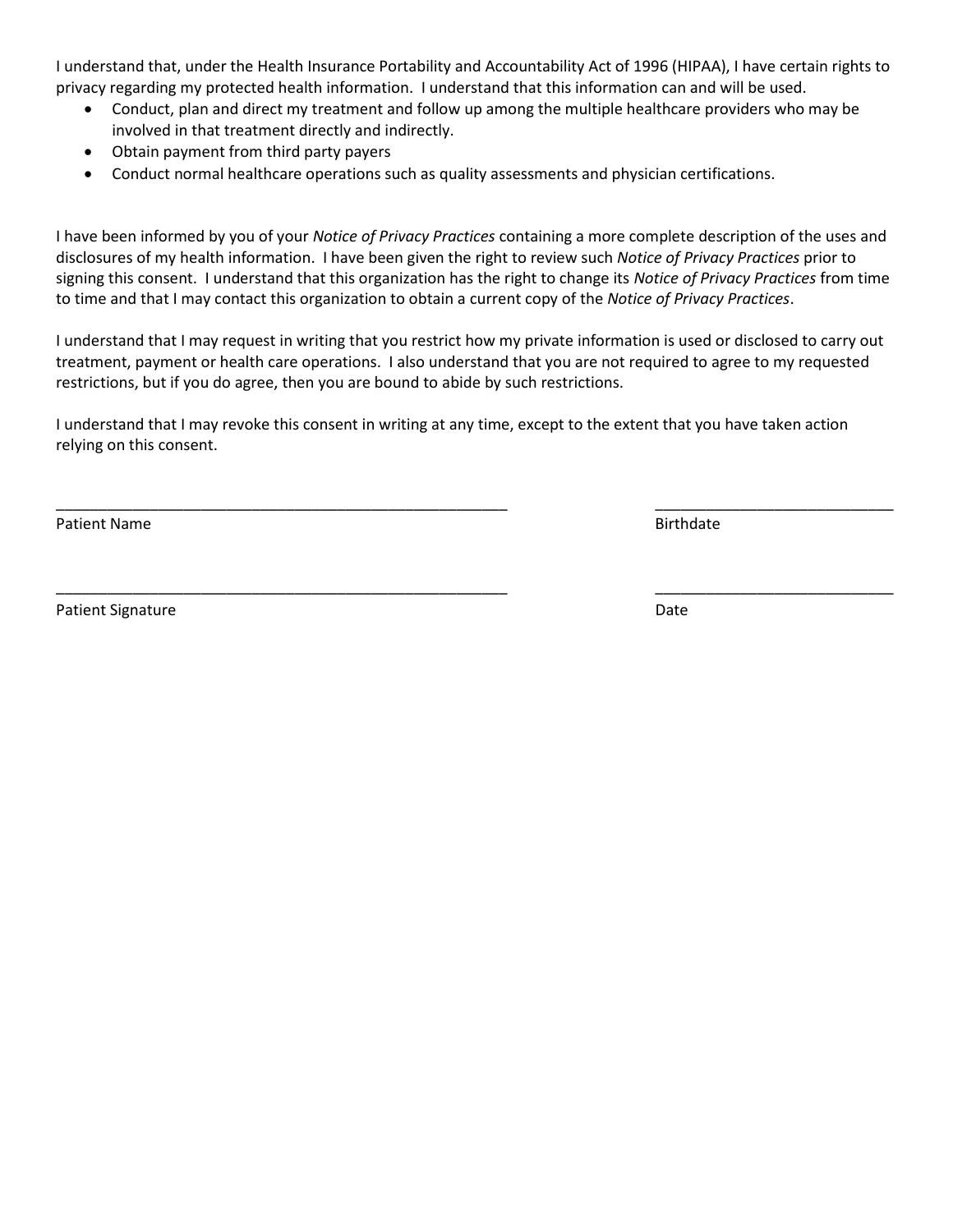# HEALTH + WELLNESS equilibrium

## **Patient Financial Responsibility Contract**

This is a legally binding contract between Equilibrium Health + Wellness and you. The words, *I, me, my, you and your* all refer to the patient.

- I agree to be financially responsible for payment of Equilibrium Health + Wellness' services. Cash or credit cards are acceptable forms of payment for these services.
- Current insurance cards must be presented at every office visit. Equilibrium Health + Wellness is not responsible for filing your insurance claim, but as a courtesy we will do so. I agree to pay the remaining balance after my insurance has paid on my claim immediately upon receipt of a statement.
- I agree to give Equilibrium Health + Wellness my complete and accurate insurance information for primary and secondary insurance benefits including referral documents from other providers, if needed. I understand that if I fail to give complete and accurate information about my insurance benefits this may result in a denial of my claim or delay in payment. I agree to pay Equilibrium Health + Wellness the balance on my account after my insurance claim has been processed.
- I agree that if my insurance benefit requires me to provide a referral and if the referral is not in place before my appointment, that I will pay in advance an estimate of charges for my office visit or reschedule my appointment.
- I understand that all services provided to me by Equilibrium Health + Wellness are considered medically necessary, if I fail to have a procedure performed or do not comply with my provider's instructions it may be against medical advice and may void my insurance benefits. Should this occur, I agree to pay the balance remaining on my account after my insurance has been processed.
- I understand that my insurance may or may not agree to the usual, customary, or reasonable charges for my local area. I understand that my benefits may not cover all services or might deny payment for services that have been approved of in advance. I agree to pay the balance remaining on my account after insurance has been processed.
- If I have a high deductible policy or do not currently have insurance benefits, I agree to pay an estimate of charges for my office visit in advance and understand that other charges may apply.
- Equilibrium Health + Wellness has a contract with my insurance company. Equilibrium Health + Wellness will receive payments from my insurance company for covered services provided by my insurance benefits. I agree to pay copayments and deductibles at the time of service. If co-payments are not made at the time of service, I understand that my appointment may be rescheduled.
- I agree to pay any balance remaining on my account for any reason upon receipt of a statement and I understand that when requested, I must give Equilibrium Health + Wellness my current address and other contact information. I understand that if I fail to pay the balance on my account this may result in Equilibrium Health + Wellness pursuing any collection means possible.
- If my account becomes delinquent, it may be forwarded to an outside collection agency without notice. If this happens, I will be responsible for all costs of collection, including but not limited to interest, rebilling fees, court costs, attorney fees, and collection agency costs.